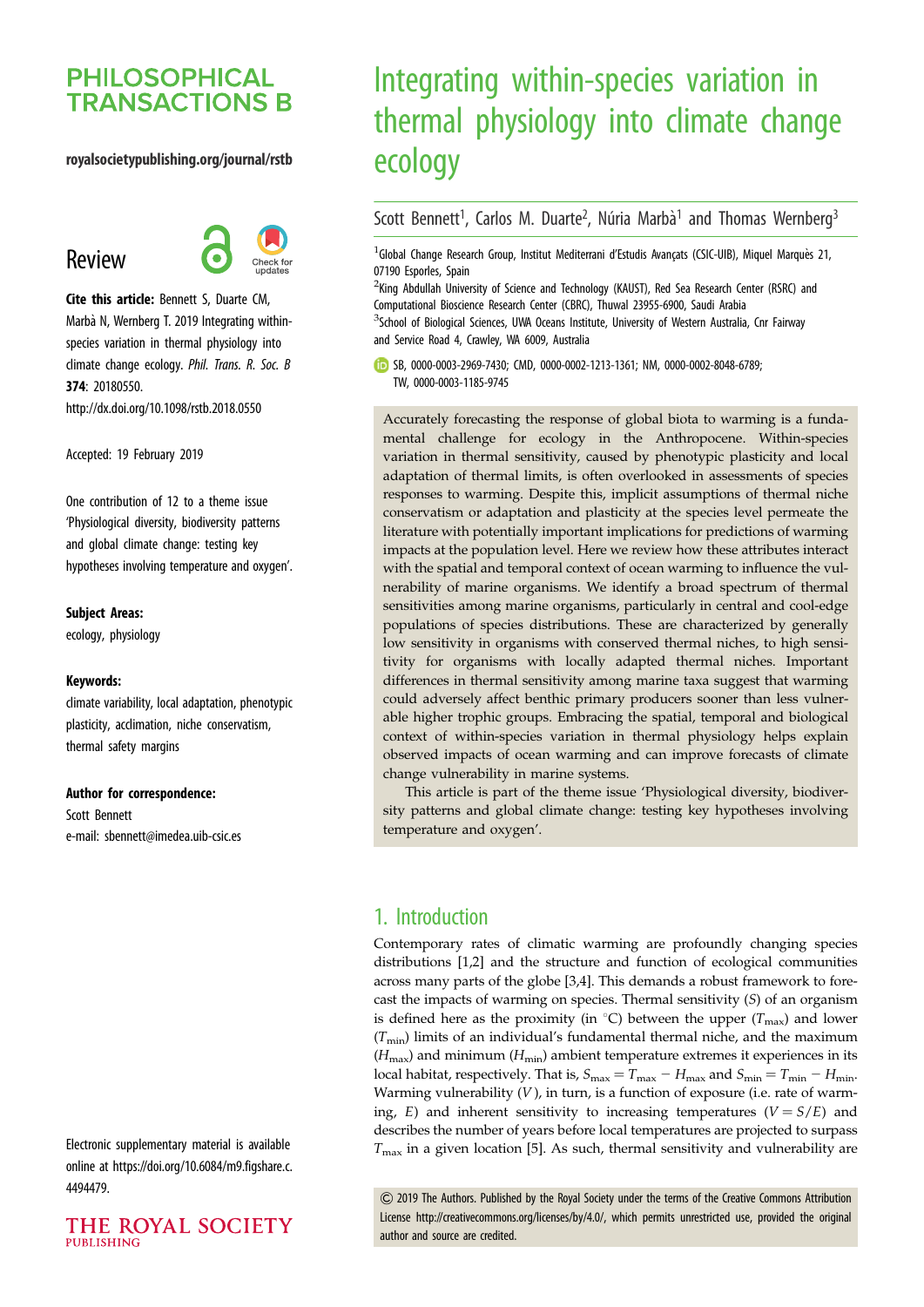dynamic as they integrate intrinsic differences in the thermal niche within and between species and extrinsic differences in climatology between locations over multiple temporal scales (i.e. weeks to decades).

Extensive experimental work has uncovered the mechanisms underpinning how temperature shapes and limits physiological performance, from genomic and biochemical processes to cellular and whole organism function (reviewed in [\[6](#page-8-0)–[8\]](#page-8-0)). The shapes of thermal performance windows display remarkable similarity across taxa [[6,9\]](#page-8-0) and have helped build a strong understanding of how climate change impacts the physiology and ecology of plants and animals [[6,7,10,11](#page-8-0)]. At the same time, variation in the breadth and absolute limits of thermal niches across space and time generates an enormous diversity of potential thermal sensitivity scenarios among individuals within a species range. The aggregate effects of individual variation in thermal performance can have important implications for population-level vulnerability to warming [\[12](#page-8-0)] and short-term extreme events (e.g. marine heatwaves [\[13](#page-8-0)]). Yet, when applied to broad spatial scales [\[14](#page-8-0)] or multi-species assessments of warming vulnerability [[15\]](#page-8-0), within-species variation in thermal physiology is often overlooked [\[16](#page-8-0)], and instead a single 'species-level' thermal niche is often inferred from realized thermal distributions [\[15,17](#page-8-0)], or empirical measurements of the fundamental thermal niche from a single experimental population [[14\]](#page-8-0). Thus, implicit assumptions about how species' thermal niches may differ (or not) at the population level are often made despite remaining largely untested.

The aim of this review is, therefore, to look at the effects of within-species variation in thermal limits on the sensitivity of marine organisms. Phenotypic plasticity of individuals (i.e. the ability of an individual genotype to produce different phenotypes in response to the environment) and local adaptation within a population (i.e. selection on genetic variation causing a shift of the average phenotype within a population toward a local optimum) both cause within-species variation in thermal limits at different spatio-temporal scales. We integrate local adaptation and phenotypic plasticity into current ecological theory to address the implications that assumptions about population-level variation in the thermal niche of a species can have for warming vulnerability [\[12\]](#page-8-0). Specifically, using the available literature, we synthesize how thermal sensitivity varies across marine species' distributions and identify broad-taxonomic differences in the thermal sensitivity and adaptive capacity between phyla. We use these taxonomic differences to highlight the spectrum of thermal sensitivities that can occur between-species within marine communities and discuss the spatial, temporal and biological context under which within-species variation in thermal physiology may manifest and influence an individual and population vulnerability to climate warming.

# 2. Assumptions and emergent patterns in thermal sensitivity

The dominant emphasis on broad-scale species-level patterns in thermal sensitivity (e.g. [\[14,18](#page-8-0) –[20\]](#page-8-0)) has meant that macrophysiological research has often overlooked variability within species [\[12](#page-8-0),[13,21\]](#page-8-0). Species-level studies tend to rely on the thermal tolerance profiles from a single case study per species, usually corresponding to individuals from a single

population and location. When single measures of a species' thermal limits are related to either local environmental temperatures or the global distribution of a species, implicit assumptions are being made about the thermal niche of that species, which can be broadly classified into two groups: (1) studies that link single measures of the fundamental thermal niche to a species distribution (i.e. realized thermal niche) often tacitly imply thermal niche conservatism among intraspecific populations (e.g. [\[14](#page-8-0)]). (2) Studies that link the fundamental niche of an experimental population to temperature metrics at the collection site often infer local adaptation, when local thermal regimes differ across a species' geographical range (e.g. [\[20](#page-8-0),[22\]](#page-8-0)).

Use of the fundamental niche of an experimental population to infer niche filling at the species level involves the assumption that the thermal niche of the experimental population is conserved across individuals in central and marginal populations. Such thermal niche conservatism has been observed empirically for several marine species [[23,24\]](#page-8-0), and may be expected for highly mobile, widely dispersing or migratory species with high inter-population connectivity, or recently established populations in new thermal environments [[25\]](#page-8-0) ([table 1\)](#page-2-0). Importantly, niche conservatism underpins prevailing methods used to understand climate change impacts on species distributions (i.e. species distribution models, bioclimatic envelope models, ecological niche models) [[28\]](#page-8-0). Nevertheless, many species can display marked populationlevel differences in thermal tolerance limits [[13,29](#page-8-0)–[31](#page-8-0)]. Studies that link the fundamental niche with absolute temperatures or temperature variability in a given location also tend to make species-level inferences about thermal sensitivity, based on case studies of single populations [\[19](#page-8-0),[20](#page-8-0)]. In doing so, these studies make the implicit assumption that individuals from other (untested) populations of the same species will be locally adapted or acclimatized. Temperature regimes can vary considerably across a species' geographical distribution in terms of seasonal variability and/or temperature extremes (see §4, below). Under such circumstances, in order for the relationship between a populations' thermal sensitivity and local climatic conditions to hold, a necessary assumption is that the thermal niche of the majority of individuals in different populations changes as a function of changes in thermal regimes throughout a species range. That is, populations living under different thermal regimes are assumed to be adapted or acclimatized to their local climate.

In reality, thermal limits occur across a spectrum between the maximum environmental temperature individuals experience locally and beyond the maximum temperatures a species experiences globally (i.e. species-specific limit). That is, individuals from an established population should at least survive the environmental conditions typical of that location, but may also be able to survive in much warmer conditions. Examined across a species' geographical range, this spectrum of thermal limits creates a wedge of potential thermal safety margins (TSMs) that individuals may experience ([figure 1\)](#page-3-0). The upper margin of the wedge represents the axis of lowest sensitivity (i.e. maximum potential TSMs), where upper thermal limits are conserved, resulting in declining TSMs between the cool-edge and warm-edge of a species' distribution, as environmental temperatures approach the species-specific thermal limit. The bottom of the wedge represents the axis of highest thermal sensitivity (i.e. minimum potential TSMs), where upper thermal limits are similar to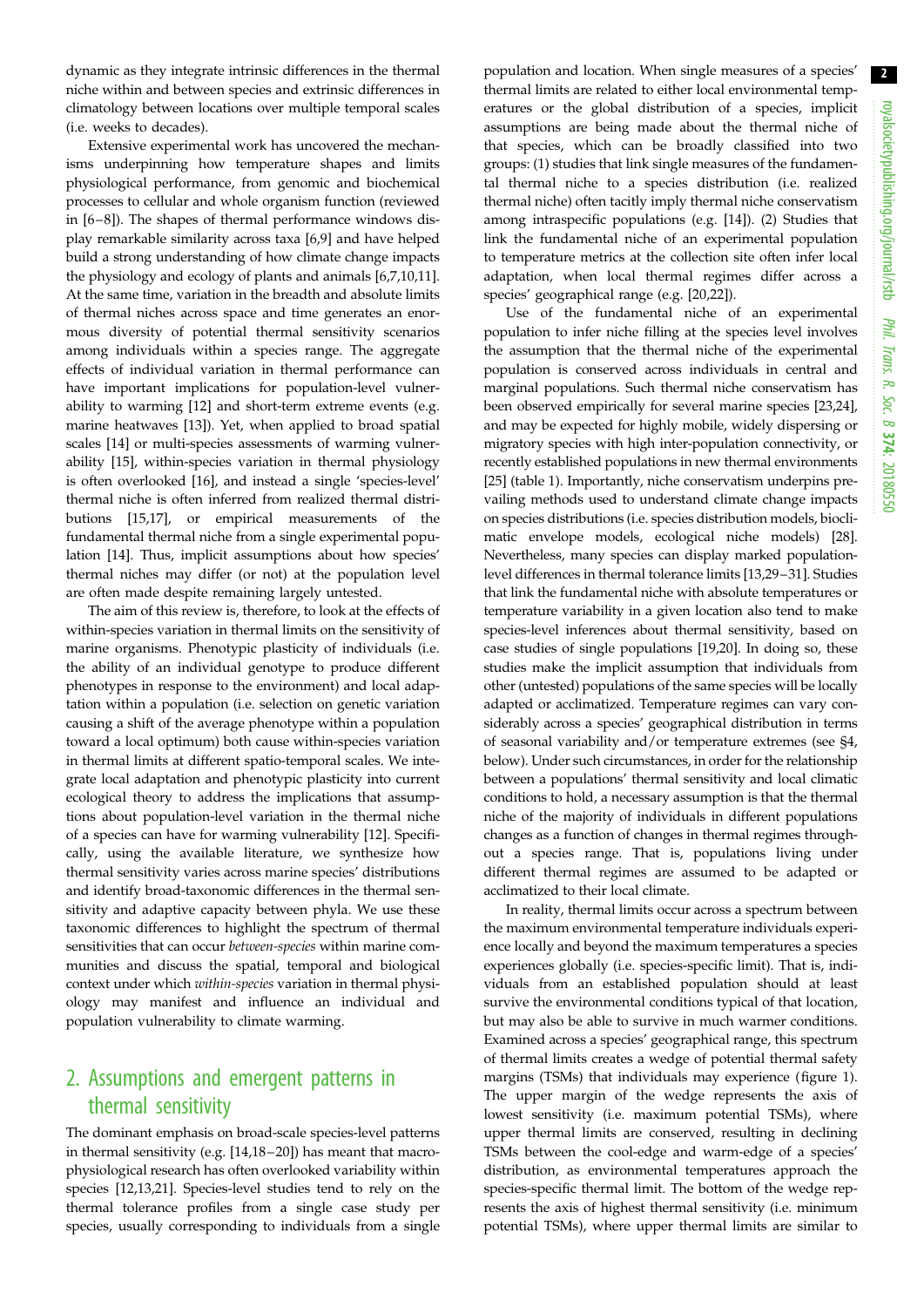3

<span id="page-2-0"></span>Table 1. Hypotheses relating to the influence of biotic and abiotic traits on the prevalence of locally adapted and conserved thermal niches between populations.

|            |                                                     | hypothesis for thermal niche                                                                                                                                                                                                                                                                                                                                                          |                                                                                                                                                                                                                                                                                                                                                                                                                                                                                                                                                     |
|------------|-----------------------------------------------------|---------------------------------------------------------------------------------------------------------------------------------------------------------------------------------------------------------------------------------------------------------------------------------------------------------------------------------------------------------------------------------------|-----------------------------------------------------------------------------------------------------------------------------------------------------------------------------------------------------------------------------------------------------------------------------------------------------------------------------------------------------------------------------------------------------------------------------------------------------------------------------------------------------------------------------------------------------|
| trait type | trait                                               | local adaptation/acclimatization                                                                                                                                                                                                                                                                                                                                                      | niche conservatism                                                                                                                                                                                                                                                                                                                                                                                                                                                                                                                                  |
| biotic     | reproductive mode                                   | species with low dispersive reproductive modes (e.g.<br>brooders) will have limited gene flow among<br>populations and high adaptive divergence<br>or alternatively<br>in species with dispersive reproductive modes but<br>where selection pressure exceeds the<br>homogenizing effect of gene flow, local adaptation<br>may occur (e.g. microgeographical adaptation [26])          | species with more dispersive reproductive modes<br>(planktotrophic and lecithotrophic larvae) will<br>have higher gene flow and decrease adaptive<br>divergence among populations [12]                                                                                                                                                                                                                                                                                                                                                              |
|            | adult motility                                      | species with low mobility (e.g. sessile and sedentary<br>species) will have high selection pressure from<br>ambient environment, leading to adaptive<br>divergence among populations                                                                                                                                                                                                  | species with high mobility and broad home ranges<br>(e.g pelagic fishes) may form geographically<br>large populations, track optimal thermal<br>conditions and will display low heterogeneity in<br>thermal niche among populations [27]                                                                                                                                                                                                                                                                                                            |
|            | latitudinal range size/<br>thermal niche<br>breadth | species with broad latitudinal ranges will be exposed<br>to a diversity of local climatic regimes, resulting in<br>selection pressure on local populations to adapt.<br>These populations will have a broad 'potential'<br>thermal sensitivity spectrum, enabling populations<br>to modify their thermal limits toward the species-<br>specific limit, if the pace of warming permits | populations of species with narrow latitudinal and<br>thermal ranges will be exposed to similar<br>climatic conditions throughout their range and<br>have low selection pressure to adapt to<br>different thermal conditions. These populations<br>will have a narrow thermal spectrum and high<br>sensitivity to warming<br>populations of species with broad latitudinal<br>ranges evolved as climate generalists enabling<br>them to occupy diverse climatic regimes and<br>have the latent capacity to deal with diverse<br>climatic conditions |
| abiotic    | climatic history<br>(evolutionary time<br>scales)   | species that have evolved under stable climates over<br>geological time scales (e.g. SW Australia) may have<br>more specialized thermal niches and greater<br>propensity toward local adaptation                                                                                                                                                                                      | species that have evolved under dynamic,<br>disruptive climates over geological time scales<br>may have more generalist thermal niches (e.g.<br>northern Europe)                                                                                                                                                                                                                                                                                                                                                                                    |
|            | disturbance history<br>(demographic time<br>scales) | stable climatic disturbance history may promote low<br>plasticity and greater variation in thermal limits<br>among populations                                                                                                                                                                                                                                                        | frequent disturbance history over demographic<br>time scales (i.e. to inherit maternal<br>conditioning effects) may lead to greater<br>phenotypic plasticity, broader thermal niches<br>and therefore less population-level variation                                                                                                                                                                                                                                                                                                               |
|            | barriers to dispersal                               | barriers to dispersal will lead to genetic isolation of<br>populations and selection pressure for genotypes<br>suited to local conditions                                                                                                                                                                                                                                             |                                                                                                                                                                                                                                                                                                                                                                                                                                                                                                                                                     |

maximum local environmental temperatures, irrespective of thermal range position. While locally adapted and acclimatized individuals are not confined to this axis, individuals and populations observed along this axis are likely to be highly adapted or acclimatized to their local thermal environment (see §3, below). Historically, the upper axis of the sensitivity wedge has been predominantly used to forecast local extirpation and species redistributions from climate change. But several studies have now highlighted how short-term warming can cause large-scale, catastrophic mortality events at temperatures well below the species-specific limit, particularly throughout central and cool-edge locations of a species distribution [\[13,33](#page-8-0)], consistent with the thermal sensitivity wedge.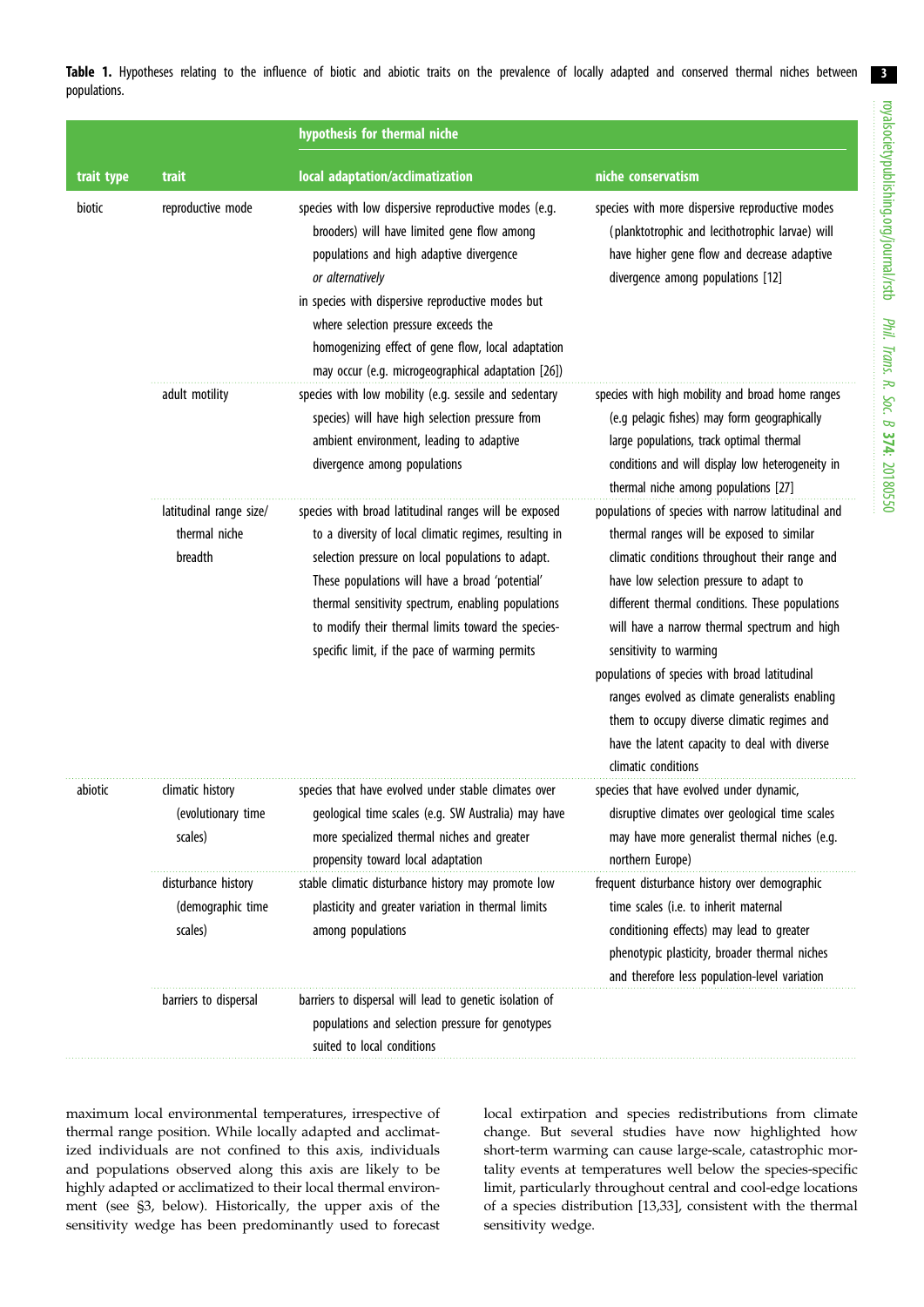<span id="page-3-0"></span>

Figure 1. Variation in potential and observed thermal safety margins (TSMs) of populations with respect to thermal range position. (a) Wedge of potential TSMs for organisms with respect to thermal range position. TSMs of all organisms, irrespective of range position or niche type, occur within blue-, red- or grey-shaded areas of the triangle. Blue shading represents the axis of lowest potential sensitivity, where species-specific thermal limits are, on average, conserved across a species range. TSMs therefore decline between the cool and warm edge of a species distribution. Red shading represents the axis of highest potential sensitivity, where upper thermal limits resemble maximum local environmental temperatures (e.g. via local adaptation or phenotypic plasticity). TSMs are therefore close to zero, irrespective of range position. (b) Frequency of experimental populations from six marine phyla with mean upper TSMs in the upper 90th percentile (i.e. lowest sensitivity) and lower 10th percentile (i.e. highest sensitivity) portion of the observed TSM wedge. Sample sizes are: Arthropoda  $n = 21$ , Chlorophyta  $n = 25$ , Chordata  $n = 42$ , Mollusca  $n = 31$ , Rhodophyta  $n = 91$ , Ochrophyta  $n = 51$ . (c) Empirical relationships between TSMs and global range position of marine organisms from six marine phyla, based on upper thermal limits extracted from GlobTherm [[32](#page-8-0)]. Coloured shapes illustrate TSMs from experimental populations and shaded areas represent their empirical wedge. Upper, middle and lower coloured lines represent 95th percentile, 50th percentile and 5th percentiles of points from each phylum. Solid and dashed black lines indicate overall significant and non-significant relationships of the 95th and 5th quantiles, respectively, across all marine taxa combined. Grey-shaded areas indicate the overall 95% CI of the quantile regressions, across all taxa. Individual plot of Echinodermata ( $n = 4$ ) is not presented owing to the small sample size.

To examine whether empirically derived TSMs do indeed form a wedge with respect to thermal range position, upper TSMs of marine organisms were quantified using GlobTherm, a global database of species' upper thermal limits [\[32](#page-8-0)]. To characterize the variability in upper TSM of marine organisms, we compared the mean upper thermal limit of experimental individuals from 265 marine taxa with the relative range position and local climatology of the studied organisms (methods described in electronic supplementary material).

Overall, empirical TSMs of 265 marine species from seven phyla displayed a characteristic wedge structure with respect to thermal range position, consistent with the theoretical wedge (figure 1c). Combining all taxa, TSMs  $(^{\circ}C)$  in the upper 95th percentile of the wedge declined significantly towards the warm edge of the species range (RI,  $^{\circ}$ C), as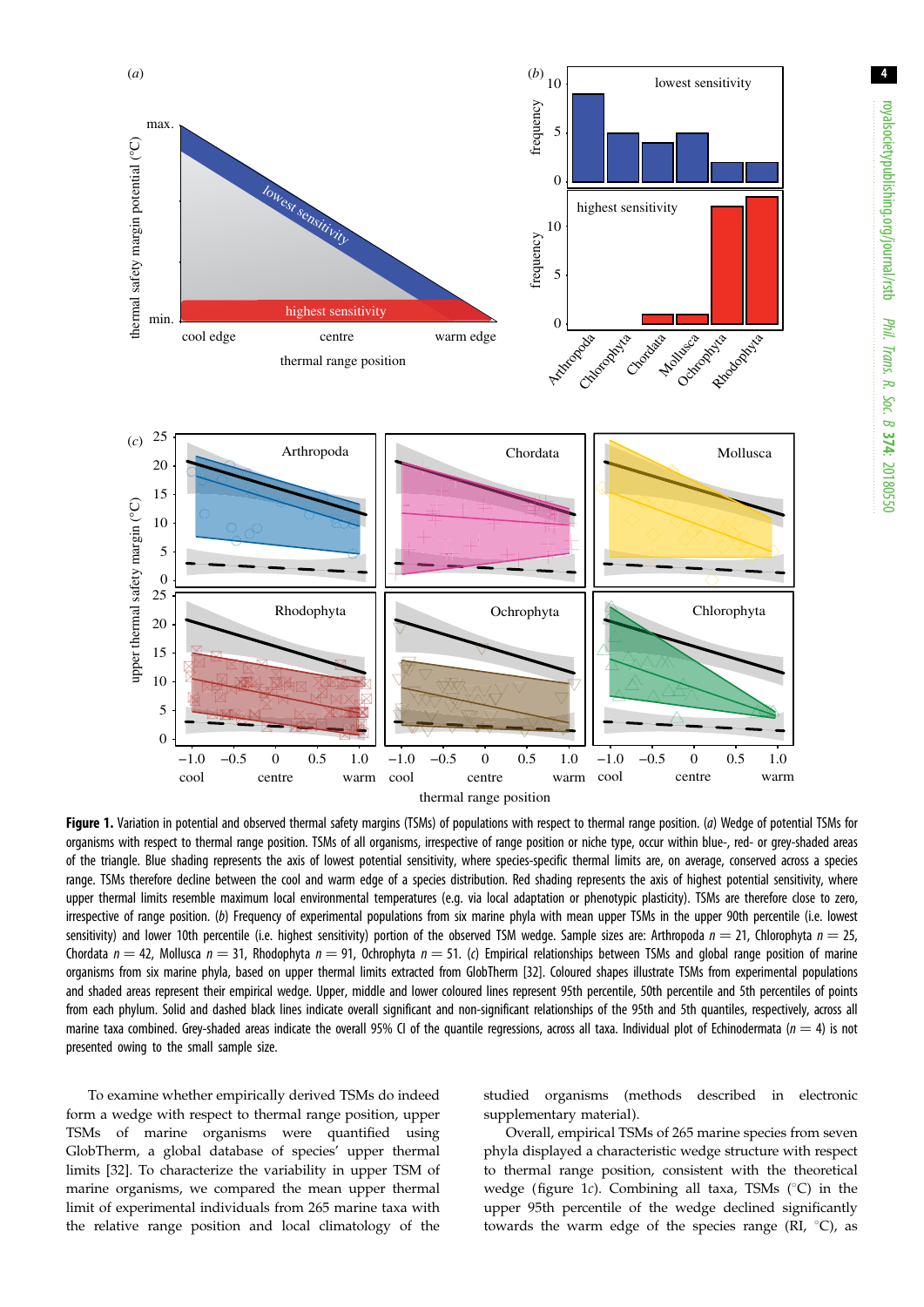described by the fitted linear regression equation

TSM<sub>p95</sub> =  $-4.25 \times \text{RI} + 16.01$  ( $t_{1,264} = -5.22$ ,  $p < 0.001$ ).

Upper TSMs along the bottom 5th percentile of the wedge displayed no significant relationship with range position  $(t_{1,264} = -1.14, p = 0.14)$ , consistent with expectations of local adaptation. Closer examination of the taxa contributing to the realized TSM wedge revealed taxonomic differentiation between phyla in the upper and lower portions of the wedge [\(figure 1](#page-3-0)b). Red and brown seaweeds (Rhodophyta and Ochrophyta) characterized the most sensitive axis of the wedge, accounting for 92% of observations in the bottom 10th percentile of the distribution [\(figure 1](#page-3-0) $c$ ). Twenty-three and 14% of total observations of brown and red seaweeds, respectively, were found along the high sensitivity axis, compared with 4 and 2% along the low sensitivity axis. By contrast, invertebrates (Arthropoda and Mollusca) accounted for 51% of observations in the upper 90th percentile of the distribution, while green seaweed (Chlorophyta) and vertebrates (Chordata) accounted for 18 and 14%, respectively. Forty-two per cent of total observations of Arthropoda were found along the low sensitivity axis of the wedge. All phyla displayed a broad vertical spread of TSMs consistent with the idea that marine organisms exhibit differing degrees of adaptive capacity, rather than a binary risk ([figure 1](#page-3-0)c). The realized thermal niche breadth of species within the six main phyla ranged between  $21 \pm 8$  and  $29 \pm 5^{\circ}$ C (mean  $\pm$  s.d.) with no overall difference between seaweeds and invertebrates or vertebrates.

Our analysis is based on the upper thermal limits from a single experimental population from multiple species, and therefore suggests broad-taxonomic patterns in adaptive capacity between species, rather than specific case studies of local adaptation within species. Thermal limits from multiple populations of each species would need to be tested to validate these patterns and disentangle the environmental drivers of thermal sensitivity. Nevertheless, the empirical TSM wedge generates interesting hypotheses about the potential mismatches in adaptive capacity between different taxonomic groups, and highlights the wedge of thermal sensitivity species may experience. In the following sections, we will discuss the potential biological drivers of these patterns and how spatial and temporal context influences population-level patterns of thermal sensitivity.

## 3. Biological context of thermal sensitivity

Our analysis suggests that taxonomic differences in thermal sensitivity may exist within marine communities, particularly between primary producers and higher trophic levels, which correspond to a spectrum of thermal adaptive capacity. Indeed, the high frequency of benthic seaweeds in the locally adapted portion of the wedge is consistent with a previous review that found 90% of studies on marine macrophytes displayed population-level variation in upper thermal limits [\[34](#page-8-0)]. Sensitivity spectrums can vary in breadth between species depending on their evolutionary and ecological histories or biological traits. For example, species that have evolved across spatially broad or seasonally variable thermal ranges may display a steep sensitivity wedge, whereby cooledge populations live far below their species-specific limit. By contrast, species that have evolved under a narrow thermal range (e.g. Antarctic ectotherms [[35\]](#page-8-0)) or display high levels of local thermal adaptation (e.g. due to strong selection gradient, or low gene flow) may display a shallow sensitivity wedge, with limited capacity to absorb warming, irrespective of their range position. While no structured differences in thermal niche breadth were observed between phyla, seaweeds differ from many vertebrate and invertebrate animals in terms of biological traits (e.g mobility, dispersal) and their response to environmental drivers (e.g. light requirements), which may influence their adaptive capacity. Reproductive mode and the dispersal distance of propagules, for example, may influence population connectivity and the establishment of either locally adapted or conserved thermal niches between populations. Species with highly dispersive reproductive modes may have higher gene flow among populations, resulting in less adaptive divergence (i.e. gene swamping) and increasing the likelihood of thermal niche conservation among populations [[36\]](#page-8-0) (but see [\[26,37\]](#page-8-0)). Conversely, low dispersal and limited gene flow among populations may promote the selection of genotypes that are best suited to local conditions [[13\]](#page-8-0). Scytothalia dorycarpa, a canopy-forming seaweed from southern Australia, provides an example of this. Scytothalia displays strong patterns of local adaptation in its upper thermal limits along a latitudinal climate gradient [[13\]](#page-8-0) that is thought to be driven, in part, by limited gene flow between populations as a result of its large propagule size and a negatively buoyant thallus [\[38](#page-8-0)]. By contrast, many invertebrate and vertebrate species produce motile larvae with long pelagic larval phases which can facilitate gene flow, thereby helping to homogenize thermal limits between populations [[39\]](#page-8-0). Long-distance dispersal can also occur in seaweeds [[40](#page-8-0)] and is not ubiquitous within marine animals.

Local adaptation can also occur despite high levels of gene flow, or at small spatial scales within a species dispersal kernel. Microgeographical adaptation can arise through several mechanisms where selection exceeds the homogenizing effect of gene flow [\[26](#page-8-0),[37\]](#page-8-0) and may be particularly relevant along steep climatic gradients or depth gradients or among proximate locations with very different climatic regimes where selection pressure on resident populations may be high and lead to variation in thermal profiles, despite close geographical proximity. For instance, the seagrass Posidonia oceanica, growing from near-surface to about 40 m depth in the Mediterranean, may experience maximum seasonal temperature differing by  $10^{\circ}$ C across the depth range, but similar minimum temperatures, experienced at the time of winter convective mixing [\[41](#page-8-0),[42\]](#page-8-0). Hence, local adaptation in this case may occur within horizontal spatial scales of hundreds of metres, and propagules from more thermally resistant genotypes in shallow waters may provide added thermal resistance to the population in deeper waters with longterm warming. Species with high dispersal will have a better capacity to infill and recover from localized disturbance events with thermally resistant genotypes from warmer regions more readily than species with poor dispersal capabilities [[12\]](#page-8-0). Infilling rates could have important implications on levels of population fragmentation, localized extinctions and community stability in the face of warming, particularly for species with high rates of local adaptation in central and marginal populations [\[13](#page-8-0)].

Finally, while lethal or critical thermal limits may be used to describe an organism's thermal sensitivity; these metrics, by definition, represent the endpoints of a species' thermal niche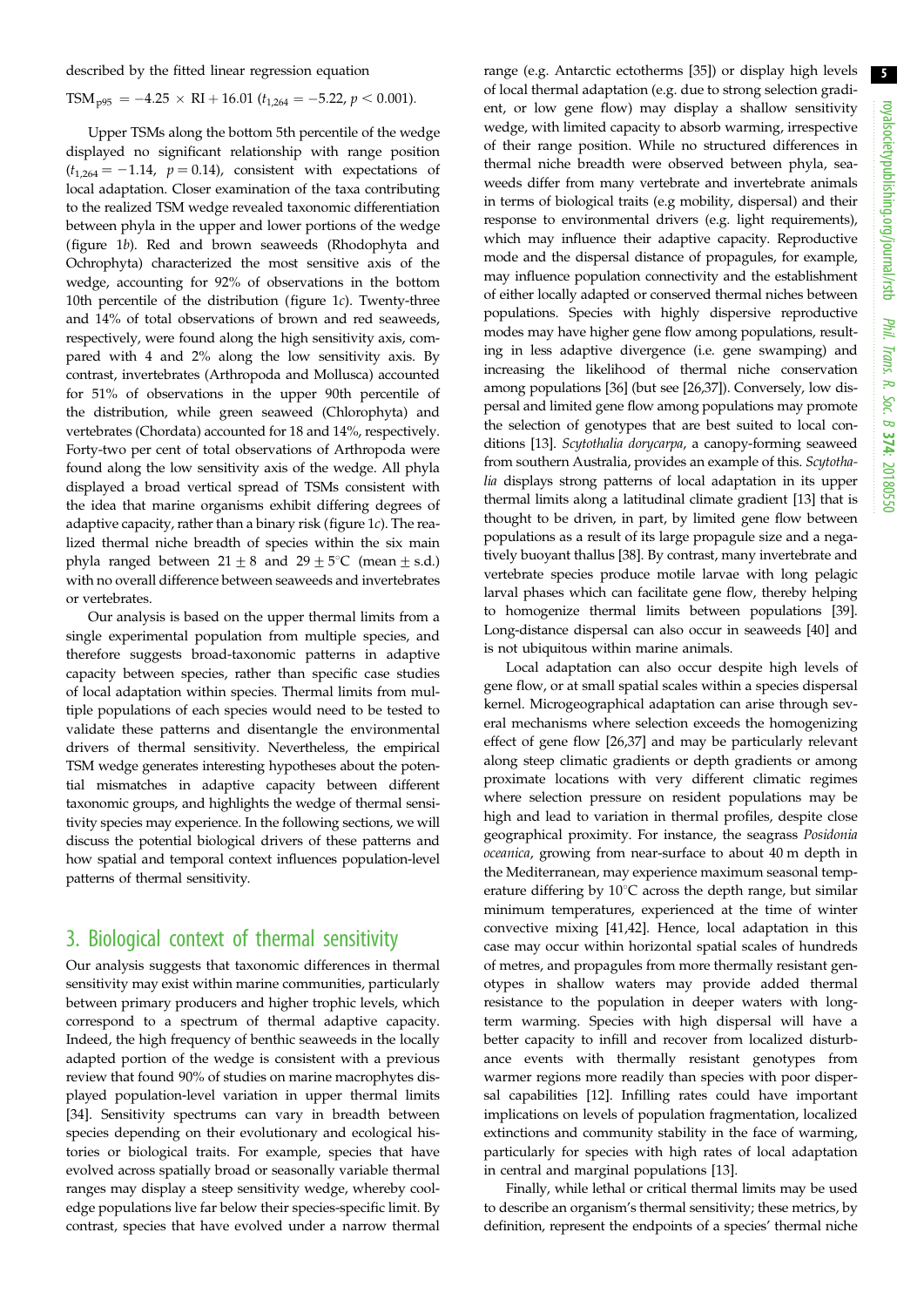and generally exceed temperatures at which other important biological processes are affected. Physiological performance typically increases from a lower thermal limit to optimal temperatures, before decaying rapidly toward an upper thermal limit. Declining performance beyond optimal temperatures can have important ecological implications for populationlevel viability [\[6](#page-8-0)]. Moreover, different biological processes can have their own thermal niche, nested within the broader thermal range described by lethal limits. Reproduction, for example, may have a lower thermal performance window than adult growth [\[38](#page-8-0)] and survival [\[43](#page-8-0)]. Identifying the thermal range of biological processes that are limiting to individual fitness and population persistence will be necessary in order to refine estimates of thermal sensitivity and enhance our ability to forecast the vulnerability of different populations to ocean warming and extreme climatic events.

## 4. Spatial variation in the thermal sensitivity

The relationship between an organism's fundamental thermal niche and the environmental temperature regime that it experiences provides a strong foundation to examine the expected spatial variability of the thermal niche [\[44](#page-8-0)]. The climate variability hypothesis (CVH) posits that there is a positive relationship between an organism's thermal tolerance breadth and the level of climatic variability it experiences with increasing latitude [[45\]](#page-8-0). While originally proposed as an explanation for Rappaports rule [[46\]](#page-8-0), more recently the CVH has been used to explain the climate change vulnerability of species at different latitudes, leading to the idea that highlatitude species will be more resistant to warming owing to their broader thermal niches and larger TSM compared with tropical species [\[20,22](#page-8-0)]. The CVH has been tested across a range of terrestrial and aquatic organisms, including insects [\[47](#page-8-0)-[49\]](#page-9-0), bivalves [[50\]](#page-9-0), lizards [[51](#page-9-0)-53] and amphibians [\[54](#page-9-0)-[56\]](#page-9-0). For many terrestrial species, the mechanism driving the relationship between thermal tolerance breadth and ambient conditions arises from the conservation of upper thermal limits and labile lower limits [[18,47](#page-8-0)].

In marine systems, upper and lower thermal limits are thought to be more closely coupled as a result of oxygen limitation on physiological functioning, such that a change in thermal limits at one end of a species thermal tolerance breadth is associated with a change at the other. Also, with the exception of changes in depth distribution [[57\]](#page-9-0), marine organisms generally have a limited ability to modify or seek refuge from their ambient thermal environment [\[58](#page-9-0)], arguably placing a greater selection pressure on the upper thermal limits of marine compared with terrestrial organisms. Moreover, latitudinal patterns in climatic variability are subject to major regional anomalies in the ocean, particularly in polar regions, and the temperate Southern Hemisphere, thereby calling for a re-evaluation of expectations from the CVH. For example, the pattern of increasing thermal tolerance breadth of an organism with increasing latitude does not apply to marine polar organisms, as the ambient thermal range is constrained by the freezing point of seawater (around  $-2^{\circ}$ C) and the high thermal capacity of seawater (maximum temperatures in polar waters around  $8^{\circ}$ C). While many marine organisms survive under ice cover, temperatures beneath the ice remain stable, thereby reducing the scope for extreme cold hardiness as

observed in some terrestrial organisms [\[59](#page-9-0)]. Moreover, while low-latitude tropical regions (i.e.  $\pm 10^{\circ}$  of Equator) generally have stable climates, mid-latitudinal regions are often composed of a mosaic of thermal variabilities, with some regions displaying low variability and others high-temperature variability, particularly in coastal regions, where tidal regimes, currents, upwelling and bathymetry can all have a strong influence on local thermal regimes [[60,61\]](#page-9-0). Across latitudinal clines on both the eastern and western coastlines of Australia (10–40 $\degree$ S), for example, seasonal climate variability remains relatively low, largely owing to strong polewardflowing boundary currents. Also, across longitudinal clines within temperate latitudes, large differences in seasonal climate variability can be observed, particularly between the eastern  $(18.3 \pm 3.1^{\circ} \text{C yr}^{-1})$  and western  $(4.4 \pm 1.5^{\circ} \text{C yr}^{-1})$ coastlines of the United States, and between the Atlantic  $(5.6 \pm 1.4^{\circ} \text{C yr}^{-1})$  and Mediterranean  $(12.6 \pm 1.0^{\circ} \text{C yr}^{-1})$ coastlines of southern Europe. An extreme case of thermal variability is found in the Arabian Gulf, where marine organisms, which include many species shared with the Indian Ocean and Red Sea, may experience seasonal thermal ranges above  $20^{\circ}$ C within individual locations [[62,63\]](#page-9-0). Therefore, while temperature variability may place a strong selection pressure on the thermal niche of marine organisms, its influence may need to be considered in a more regional, rather than latitudinal, context in the ocean. This could have strong implications for the thermal sensitivity of marine organisms, whose distributions may span across regions of high and low thermal variability.

# 5. Temporal context of thermal sensitivity

The temporal context in which warming is considered (e.g. long-term mean climatic warming versus short-term extreme events) also affects how temperature variability influences the sensitivity of locally adapted populations. If the thermal niche of a locally adapted population reflects the local thermal range of its habitat, then populations living in areas with a broad thermal range may be able to absorb larger increases in mean temperature than those adapted to low-variability environments [\(figure 2\)](#page-6-0). For example, a  $1^{\circ}$ C increase in the mean will fall within the historic thermal range of a variable environment but may fall outside the historic thermal range of a stable environment [\(figure 2\)](#page-6-0). However, in the context of extreme events, if local temperature variability remains constant under warming, then a  $1^{\circ}$ C anomaly above summer maximum may fall beyond historical temperature regimes in both stable and variable environments [\(figure 2](#page-6-0)). In this case, populations adapted to variable environments would need larger TSMs than those adapted to stable environments, in order to be more resistant to warming. Short-term extreme temperature anomalies (i.e. marine heatwaves) are increasing in magnitude and frequency [\[64](#page-9-0)] and can have devastating impacts on locally adapted or acclimatized organisms, such as corals [[65,66\]](#page-9-0), seagrasses [[67\]](#page-9-0) and seaweeds [[13\]](#page-8-0). These events act as a force selecting the most resistant genotypes within a population and are, therefore, expected to play a major role in the evolution of the TSM of local populations. Future research examining changes in TSMs of locally adapted populations in response to local temperature variability is required to better understand their sensitivity to extreme events.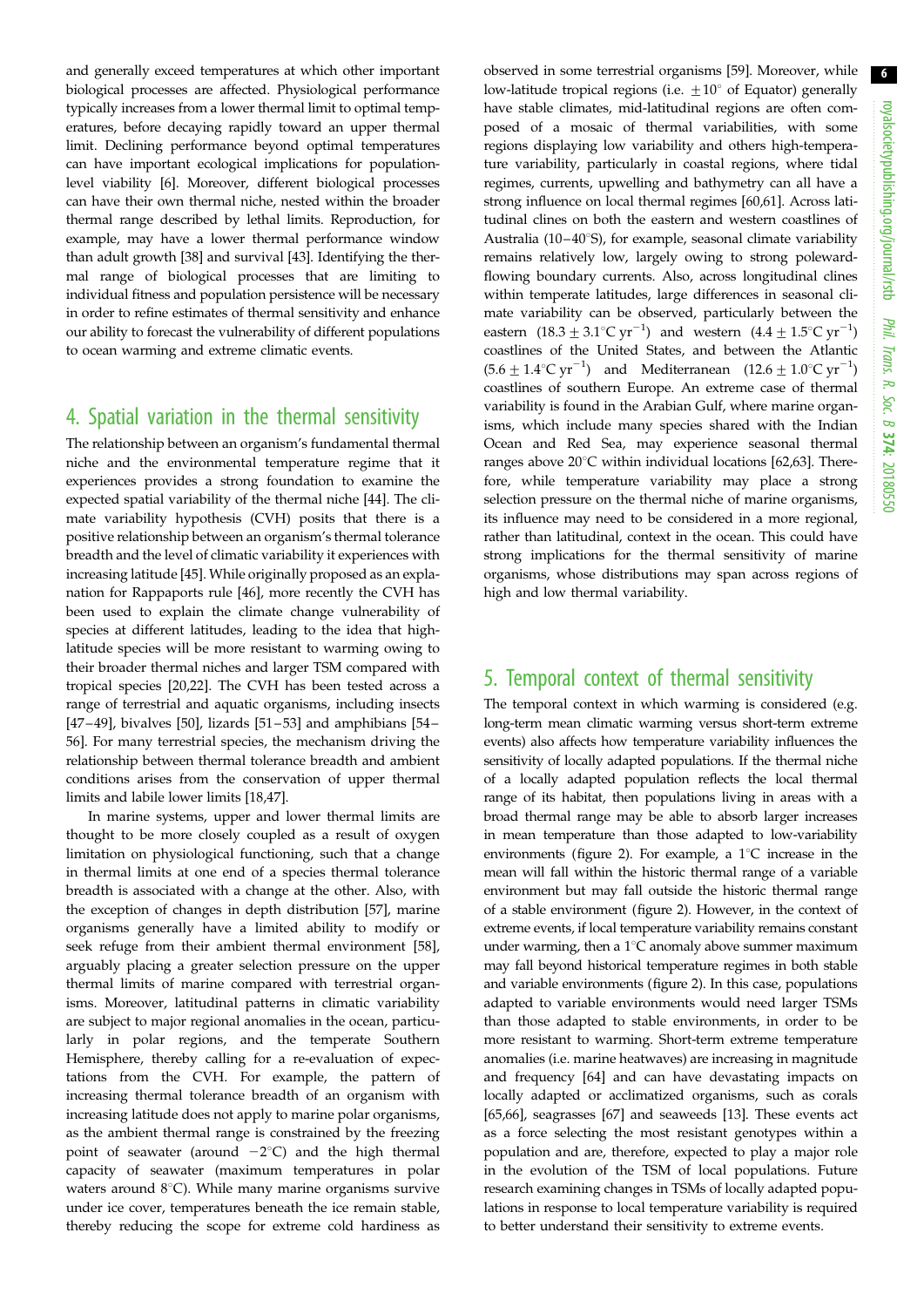7

<span id="page-6-0"></span>

Figure 2.  $(a,b)$  Representation of two populations living in variable and stable thermal environments, respectively. Solid and dashed blue lines illustrate the mean and maximum and minimum temperatures over time in the absence of warming. Black solid line and red shaded area illustrate mean temperature and the thermal range over time with warming in a variable and stable thermal environment. Under equal rates of warming, mean temperatures fall within the historical range of experienced conditions (i.e. between the blue dashed lines) for organisms living in the variable climate, but exceed historical temperatures experienced by the stable climate. However, when climatic extremes are considered, future extreme temperatures will exceed historical limits in both variable and stable environments.

Both plastic and evolutionary processes can result in temporal variation in thermal limits and are often difficult to distinguish experimentally [[68\]](#page-9-0). However, thermal sensitivity based on phenotypic plasticity or adaptation may manifest differently depending on the duration of the warming event or trend being examined [\[16](#page-8-0)[,69](#page-9-0)]. For example, populations living under different climatic regimes may have different upper thermal limits at any point in time as a result of reversible acclimation. If exposed to an extreme short-term anomaly such as a marine heatwave, these differences could have important implications for the sensitivity of the different populations to disturbance, such as greater mortality of individuals in the cool-acclimated population, yet no observable impact on the warm-acclimated population. By contrast, under a more gradual, long-term warming trend, the coolacclimated individuals may have time to adjust toward the optimal species-specific limit and therefore the same two populations may display a more similar upper thermal limit [\(figure 3](#page-7-0)). Trans-generational acclimation or evolutionary adaptation may result in a slower rate of homogenization of thermal limits between populations. Therefore, populationlevel differences in thermal limits may also be relevant to sensitivity over longer periods of time, including decadal warming trends, typically associated with climate change [\(figure 3](#page-7-0)). Three factors that can influence the rate of homogenization of thermal limits between populations are (1) acclimation time, (2) environmental warming rate and (3) the generation time of the organism.

(1) The temperature and time that an organism spends acclimating can have a strong bearing on its critical and lethal thermal limits [\[70](#page-9-0)]. Organisms have a maximum acclimation capacity representing the maximum amount of plastic physiological adjustment they can make (i.e. the species-limit for sub-optimal populations). Acclimation at warmer, subcritical temperatures can enable populations to increase their critical or lethal limits toward the species-limit [[71\]](#page-9-0). However, the duration of time needed by organisms to fully acclimate can differ greatly between taxonomic groups and climatic regions. For example, some tropical and temperate fishes can fully

acclimate to elevated temperatures within  $2-5$  days [\[72\]](#page-9-0). By contrast, some Antarctic fish species require up to 20 days to fully acclimate to warmer conditions [[73\]](#page-9-0), while some Antarctic invertebrates can require between two and five months [[70\]](#page-9-0). Such taxonomic and regional differences could have an important influence on whether sub-optimal populations can adjust their thermal limits to short-term thermal anomalies or not.

- (2) Environmental warming rates can also have a strong bearing on the upper thermal limits of locally acclimated organisms [\[74,75\]](#page-9-0). In thermal tolerance experiments of Antarctic ectotherms, Peck et al. [\[74](#page-9-0)] observed a negative relationship between the upper thermal limits of marine invertebrates and the rate of increase in temperature. Species exposed to a  $1^{\circ}$ C day<sup>-1</sup> increase in temperature displayed a median thermal limit of  $12^{\circ}$ C, compared with a 7.5°C limit at a warming rate of  $1^{\circ}$ C week<sup>-1</sup> and a 3.1°C upper thermal limit at a warming rate of  $1^{\circ}$ C month<sup>-1</sup>. Thus, the rate of onset and duration of warming events such as marine heatwaves are likely to have an important bearing on the upper thermal limits of organisms and their sensitivity to warming [[71](#page-9-0)]. Moreover, these results suggest that high tolerance limits of local populations in response to short-term extreme warming events may not necessarily be indicative of the upper thermal limits that can be expected in response to decadal warming trends, as long-term limits may indeed be lower than expected.
- (3) Species' generation times and life-history traits can also have an important influence on sensitivity and the agility of populations to respond to warming. Sub-optimal populations of species with short generation times will have a greater capacity to undergo both plastic and genetic adjustments in their thermal niche in response to climate warming. Indeed, while genetic change to population thermal limits requires multiple generations (e.g. for thermally tolerant genotypes to be selected for within the available gene pool), species with generation times of days to weeks [[76\]](#page-9-0) may have the capacity to adapt more quickly than species with generation times of multiple decades, and undergo 'more rapid' developmental or trans-generational acclimation.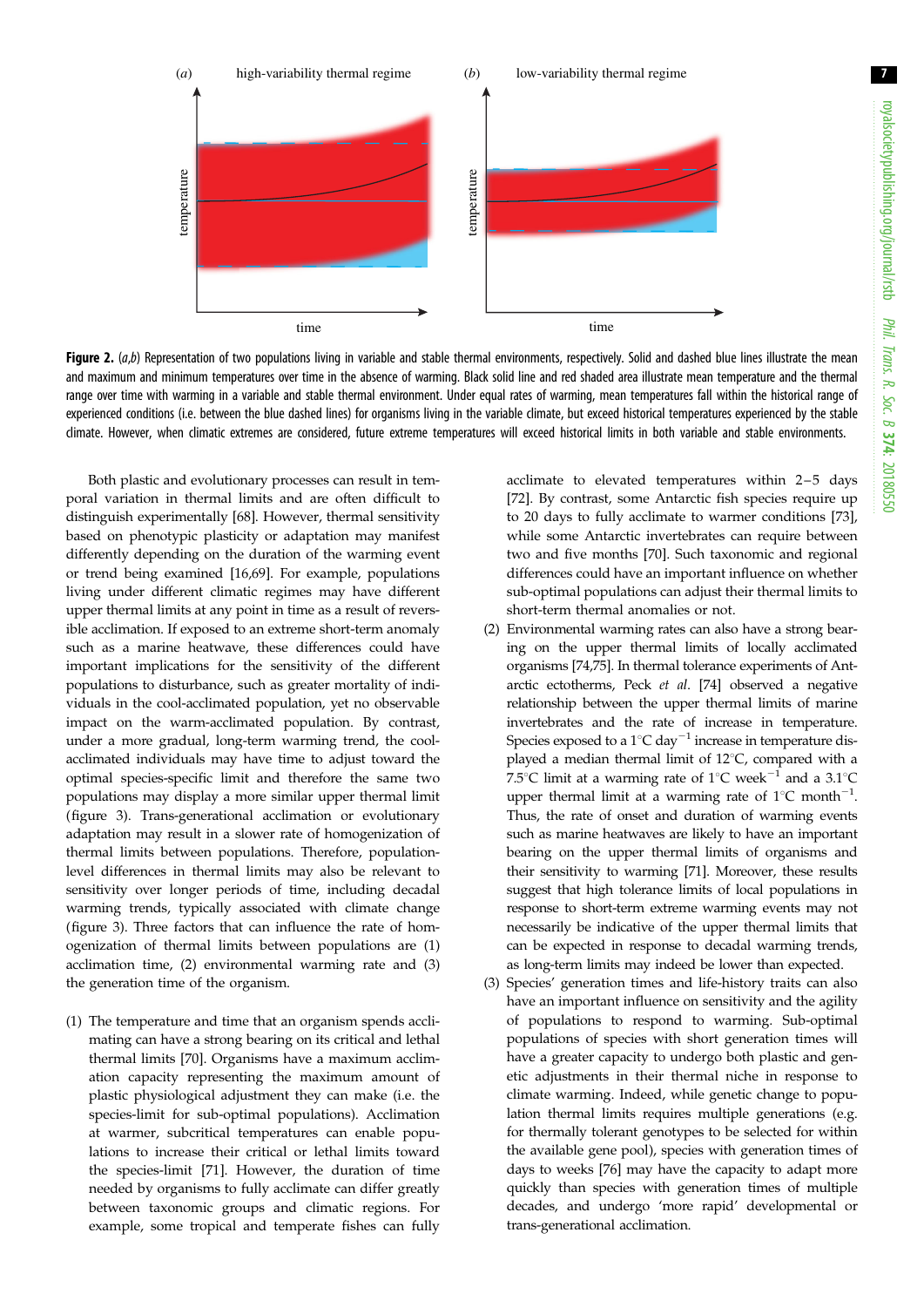<span id="page-7-0"></span>

duration of warming event/trend

Figure 3. Relationship between the plastic and genetic processes that can result in phenotypic variation in thermal limits among populations, and the duration of a warming event or trend where these differences could be observed. Red boxes represent scenarios where different thermal limits may be detectable among populations in response to thermal stress. Blue boxes represent scenarios where no difference in thermal limits among populations will be detectable in response to thermal stress.

# 6. Conclusion

The complex interactions between an individual's thermal physiology and the environment mean that accurately predicting sensitivity to climate change presents significant challenges, particularly when extrapolating from local to global scales or from short-term experiments to long-term warming, and even more so when considering the diversity of life on Earth. Here we identify that, within any given community, thermal sensitivity may occur across a spectrum, ranging from organisms with highly conserved thermal niches, to others with locally adapted thermal niches. We identify that while this spectrum is implicit within the existing literature, a stark contrast in thermal sensitivity can result from having a conserved versus a locally adapted thermal niche, which is seldom recognized. Indeed, the wedge of potential thermal sensitivity helps to explain already observed patterns of population extirpation from thermal anomalies that would not have been predicted by the thermal distribution of the species alone [[13,33\]](#page-8-0). Organisms with a conserved thermal niche display the lowest sensitivity to warming, particularly within central to cool-edge populations of a species' geographical range, where locally adapted individuals may display comparatively higher sensitivity. Including within-species variation in thermal physiology into climate change vulnerability predictions will require recognizing the nuanced spatial mosaics in climate heterogeneity at local and regional scales which may influence the sensitivity of locally adapted organisms, particularly in coastal marine systems. Moreover, it will require

careful consideration of the temporal scale of impacts being examined and it may be necessary to move beyond a focus on critical and lethal limits per se, and instead identify the thermal niche of processes that best reflect long-term population viability. Recognizing the diversity of biotic responses to warming will enable us to identify hotspots and safe-spots of climate change vulnerability and better allocate resources to respond to impending impacts.

Data accessibility. Thermal tolerance data used in [figure 1](#page-3-0) were accessed from the GlobTherm database, freely available from the Dryad Digital Repository:<https://doi.org/10.5061/dryad.1cv08> [\[77](#page-9-0)]. Species distribution data were obtained from the Global Biodiversity Information Facility (GBIF; [www.gbif.org\)](http://www.gbif.org) and Ocean Biogeographic Information System (OBIS; [www.iobis.org\)](http://www.iobis.org) online databases. All SST data were obtained from the National Center for Environmental Information (NCEI),<https://www.ncdc.noaa.gov/oisst> [\[78](#page-9-0)].

Authors' contributions. S.B. conceived the idea and wrote the manuscript with contributions from all authors. All authors revised the manuscript and approved the final version.

Competing interests. The authors have no conflict of interest to declare. Funding. S.B. received funding from the European Union's Horizon 2020 research and innovation programme under grant agreement no. 659246 and by the Spanish Ministry of Economy and Competitiveness, Juan de la Cierva Formación (grant no. FJCI-2016-30728). S.B. and N.M. received funding from the Spanish Ministry of Economy, Industry and Competitiveness (MedShift, CGL2015- 71809-P) and Fundación BBVA (project Interbioclima).

Acknowledgements. We thank Amanda Bates, Rick Stuart-Smith and Graham Edgar for helpful discussion on the topics presented within this manuscript. We thank François Dufois for assistance obtaining sea surface temperature (SST) data.

# **References**

- 1. Poloczanska ES et al. 2013 Global imprint of climate change on marine life. Nat. Clim. Change 3, 919– 925. ([doi:10.1038/nclimate1958](http://dx.doi.org/10.1038/nclimate1958))
- 2. Ped G et al. 2017 Biodiversity redistribution under climate change: impacts on ecosystems and human well-being. Science 355, eaai9214. [\(doi:10.1126/science.aai9214](http://dx.doi.org/10.1126/science.aai9214))
- 3. Wernberg T et al. 2016 Climate-driven regime shift of a temperate marine ecosystem. Science 353, 169– 172. [\(doi:10.1126/science.aad8745](http://dx.doi.org/10.1126/science.aad8745))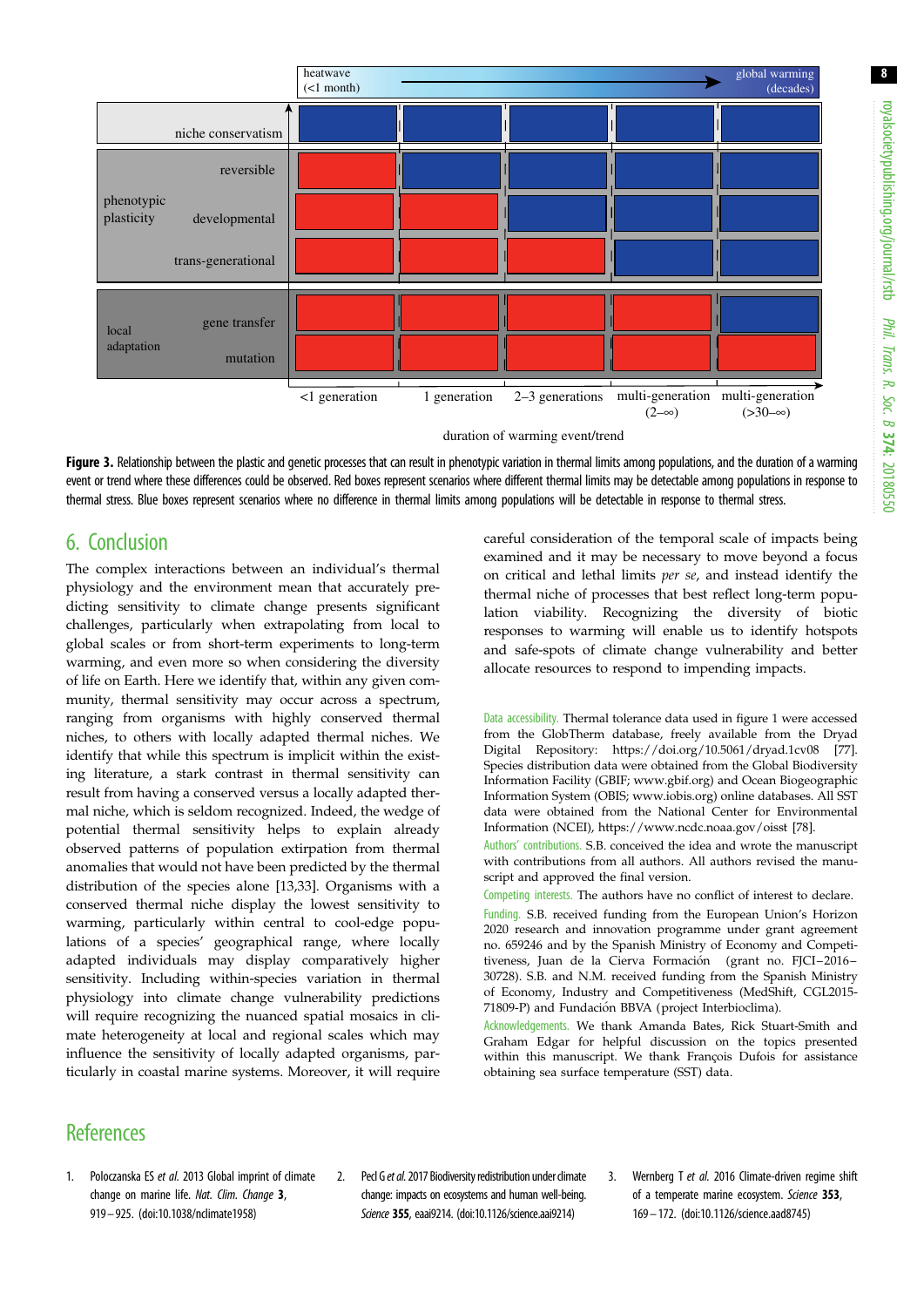- <span id="page-8-0"></span>4. Graham NAJ, Jennings S, MacNeil MA, Mouillot D, Wilson SK. 2015 Predicting climate-driven regime shifts versus rebound potential in coral reefs. Nature 518, 94. ([doi:10.1038/nature14140\)](http://dx.doi.org/10.1038/nature14140)
- 5. Williams SE, Shoo LP, Isaac JL, Hoffmann AA, Langham G. 2008 Towards an integrated framework for assessing the vulnerability of species to climate change. PLoS Biol. 6, e325. ([doi:10.1371/journal.](http://dx.doi.org/10.1371/journal.pbio.0060325) [pbio.0060325](http://dx.doi.org/10.1371/journal.pbio.0060325))
- 6. Pörtner H-O. 2010 Oxygen- and capacity-limitation of thermal tolerance: a matrix for integrating climate-related stressor effects in marine ecosystems. J. Exp. Biol. 213, 881– 893. [\(doi:10.](http://dx.doi.org/10.1242/jeb.037523) [1242/jeb.037523](http://dx.doi.org/10.1242/jeb.037523))
- 7. Somero GN. 2010 The physiology of climate change: how potentials for acclimatization and genetic adaptation will determine 'winners' and 'losers'. J. Exp. Biol. 213, 912–920. [\(doi:10.1242/jeb.037473](http://dx.doi.org/10.1242/jeb.037473))
- 8. Eggert A. 2012 Seaweed responses to temperature. Ecol. Stud. 219, 47 – 66.
- 9. Dell AI, Pawar S, Savage VM. 2011 Systematic variation in the temperature dependence of physiological and ecological traits. Proc. Natl Acad. Sci. USA 108, 10 591 - 10 596. [\(doi:10.1073/pnas.](http://dx.doi.org/10.1073/pnas.1015178108) [1015178108\)](http://dx.doi.org/10.1073/pnas.1015178108)
- 10. Poertner HO, Farrell AP. 2008 Physiology and climate change. Science 322, 690– 692. ([doi:10.](http://dx.doi.org/10.1126/science.1163156) [1126/science.1163156\)](http://dx.doi.org/10.1126/science.1163156)
- 11. Poertner HO, Knust R. 2007 Climate change affects marine fishes through the oxygen limitation of thermal tolerance. Science 315, 95-97. [\(doi:10.](http://dx.doi.org/10.1126/science.1135471) [1126/science.1135471\)](http://dx.doi.org/10.1126/science.1135471)
- 12. Valladares F et al. 2014 The effects of phenotypic plasticity and local adaptation on forecasts of species range shifts under climate change. Ecol. Lett. 17, 1351– 1364. [\(doi:10.1111/ele.12348\)](http://dx.doi.org/10.1111/ele.12348)
- 13. Bennett S, Wernberg T, Joy BA, de Bettignies T, Campbell AH. 2015 Central and rear-edge populations can be equally vulnerable to warming. Nat. Commun. 6, 10280. ([doi:10.1038/](http://dx.doi.org/10.1038/ncomms10280) [ncomms10280](http://dx.doi.org/10.1038/ncomms10280))
- 14. Sunday JM, Bates AE, Dulvy NK. 2012 Thermal tolerance and the global redistribution of animals. Nat. Clim. Change 2, 686 – 690. [\(doi:10.1038/](http://dx.doi.org/10.1038/nclimate1539) [nclimate1539](http://dx.doi.org/10.1038/nclimate1539))
- 15. Stuart-Smith RD, Edgar GJ, Barrett NS, Kininmonth SJ, Bates AE. 2015 Thermal biases and vulnerability to warming in the world's marine fauna. Nature 528, 88. ([doi:10.1038/nature16144\)](http://dx.doi.org/10.1038/nature16144)
- 16. Hoffmann AA, Sgro CM. 2011 Climate change and evolutionary adaptation. Nature 470, 479-485. [\(doi:10.1038/nature09670](http://dx.doi.org/10.1038/nature09670))
- 17. Stuart-Smith RD, Edgar GJ, Bates AE. 2017 Thermal limits to the geographic distributions of shallowwater marine species. Nat. Ecol. Evol. 1, 1846. [\(doi:10.1038/s41559-017-0353-x](http://dx.doi.org/10.1038/s41559-017-0353-x))
- 18. Araujo MB, Ferri-Yanez F, Bozinovic F, Marquet PA, Valladares F, Chown SL. 2013 Heat freezes niche evolution. Ecol. Lett. 16, 1206– 1219. ([doi:10.1111/](http://dx.doi.org/10.1111/ele.12155) [ele.12155\)](http://dx.doi.org/10.1111/ele.12155)
- 19. Sunday JM, Bates AE, Dulvy NK. 2011 Global analysis of thermal tolerance and latitude in

ectotherms. Proc. R. Soc. B 278, 1823 - 1830. [\(doi:10.1098/rspb.2010.1295\)](http://dx.doi.org/10.1098/rspb.2010.1295)

- 20. Deutsch CA, Tewksbury JJ, Huey RB, Sheldon KS, Ghalambor CK, Haak DC, Martin PR. 2008 Impacts of climate warming on terrestrial ectotherms across latitude. Proc. Natl Acad. Sci. USA 105, 6668-6672. [\(doi:10.1073/pnas.0709472105\)](http://dx.doi.org/10.1073/pnas.0709472105)
- 21. Chevin L-M, Lande R, Mace GM. 2010 Adaptation, plasticity, and extinction in a changing environment: towards a predictive theory. PLoS Biol. 8, e1000357. [\(doi:10.1371/journal.pbio.1000357\)](http://dx.doi.org/10.1371/journal.pbio.1000357)
- 22. Tewksbury JJ, Huey RB, Deutsch CA. 2008 Putting the heat on tropical animals. Science 320, 1296-1297. [\(doi:10.1126/science.1159328\)](http://dx.doi.org/10.1126/science.1159328)
- 23. Warren DL, Glor RE, Turelli M. 2008 Environmental niche equivalency versus conservatism: quantitative approaches to niche evolution. Evolution 62, 2868–2883. [\(doi:10.1111/j.1558-5646.2008.00482.x](http://dx.doi.org/10.1111/j.1558-5646.2008.00482.x))
- 24. Peterson AT. 2011 Ecological niche conservatism: a time-structured review of evidence. J. Biogeogr. 38, 817 – 827. [\(doi:10.1111/j.1365-2699.2010.02456.x](http://dx.doi.org/10.1111/j.1365-2699.2010.02456.x))
- 25. Beca-Carretero P, Olesen B, Marbà N, Krause-Jensen D. 2018 Response to experimental warming in northern eelgrass populations: comparison across a range of temperature adaptations. Mar. Ecol. Progr. Ser. 589, 59-72. ([doi:10.3354/meps12439\)](http://dx.doi.org/10.3354/meps12439)
- 26. Richardson JL, Urban MC, Bolnick DI, Skelly DK. 2014 Microgeographic adaptation and the spatial scale of evolution. Trends Ecol. Evol. 29, 165 - 176. [\(doi:10.1016/j.tree.2014.01.002](http://dx.doi.org/10.1016/j.tree.2014.01.002))
- 27. Nye JA, Link JS, Hare JA, Overholtz WJ. 2009 Changing spatial distribution of fish stocks in relation to climate and population size on the Northeast United States continental shelf. Mar. Ecol. Progr. Ser. 393, 111–129. ([doi:10.3354/meps08220](http://dx.doi.org/10.3354/meps08220))
- 28. Araújo MB, Peterson AT. 2012 Uses and misuses of bioclimatic envelope modeling. *Ecology* 93, 1527– 1539. [\(doi:10.1890/11-1930.1](http://dx.doi.org/10.1890/11-1930.1))
- 29. Eliason EJ et al. 2011 Differences in thermal tolerance among sockeye salmon populations. Science 332, 109-112. [\(doi:10.1126/science.](http://dx.doi.org/10.1126/science.1199158) [1199158\)](http://dx.doi.org/10.1126/science.1199158)
- 30. Howells EJ, Beltran VH, Larsen NW, Bay LK, Willis BL, van Oppen MJH. 2012 Coral thermal tolerance shaped by local adaptation of photosymbionts. Nat. Clim. Change 2, 116– 120. [\(doi:10.1038/nclimate1330\)](http://dx.doi.org/10.1038/nclimate1330)
- 31. Weber SB, Broderick AC, Groothuis TG, Ellick J, Godley BJ, Blount JD. 2011 Fine-scale thermal adaptation in a green turtle nesting population. Proc. R. Soc. B 279, 1077– 1084. ([doi:10.1098/rspb.](http://dx.doi.org/10.1098/rspb.2011.1238) [2011.1238\)](http://dx.doi.org/10.1098/rspb.2011.1238)
- 32. Bennett JM et al. 2018 GlobTherm, a global database on thermal tolerances for aquatic and terrestrial organisms. Sci. Data 5, 180022. ([doi:10.](http://dx.doi.org/10.1038/sdata.2018.22) [1038/sdata.2018.22\)](http://dx.doi.org/10.1038/sdata.2018.22)
- 33. Marba N, Duarte CM. 2010 Mediterranean warming triggers seagrass (Posidonia oceanica) shoot mortality. Glob. Change Biol. **16**, 2366 - 2375. [\(doi:10.1111/j.1365-2486.2009.02130.x\)](http://dx.doi.org/10.1111/j.1365-2486.2009.02130.x)
- 34. King NG, McKeown NJ, Smale DA, Moore PJ. 2017 The importance of phenotypic plasticity and local adaptation in driving intraspecific variability in

thermal niches of marine macrophytes. Ecography 41, 1469– 1484. [\(doi:10.1111/ecog.03186\)](http://dx.doi.org/10.1111/ecog.03186)

- 35. Pörtner HO, Peck L, Somero GN. 2007 Thermal limits and adaptation in marine Antarctic ectotherms: an integrative view. Phil. Trans. R. Soc. B 362, 2233– 2258. ([doi:10.1098/rstb.2006.1947](http://dx.doi.org/10.1098/rstb.2006.1947))
- 36. Lenormand T. 2002 Gene flow and the limits to natural selection. Trends Ecol. Evol. 17, 183– 189. ([doi:10.1016/S0169-5347\(02\)02497-7](http://dx.doi.org/10.1016/S0169-5347(02)02497-7))
- 37. Polato NR, Voolstra CR, Schnetzer J, DeSalvo MK, Randall CJ, Szmant AM, Medina M, Baums IB. 2010 Location-specific responses to thermal stress in larvae of the reef-building coral Montastraea faveolata. PLoS ONE 5, e11221. ([doi:10.1371/](http://dx.doi.org/10.1371/journal.pone.0011221) [journal.pone.0011221\)](http://dx.doi.org/10.1371/journal.pone.0011221)
- 38. Andrews S, Bennett S, Wernberg T. 2014 Reproductive seasonality and early life temperature sensitivity reflect vulnerability of a seaweed undergoing range reduction. Mar. Ecol. Progr. Ser. 495, 119– 129. [\(doi:10.3354/meps10567](http://dx.doi.org/10.3354/meps10567))
- 39. Dunphy BJ, Ragg NLC, Collings MG. 2013 Latitudinal comparison of thermotolerance and HSP70 production in F2 larvae of the greenshell mussel (Perna canaliculus). J. Exp. Biol. 216, 1202 – 1209. ([doi:10.1242/jeb.076729\)](http://dx.doi.org/10.1242/jeb.076729)
- 40. van Hees DH, Olsen YS, Mattio L, Ruiz-Montoya L, Wernberg T, Kendrick GA. 2018 Cast adrift: physiology and dispersal of benthic Sargassum spinuligerum in surface rafts. Limnol. Oceanoar. 64, 526– 540. [\(doi:10.1002/lno.11057\)](http://dx.doi.org/10.1002/lno.11057)
- 41. Jordà G, Marbà N, Duarte CM. 2012 Mediterranean seagrass vulnerable to regional climate warming. Nat. Clim. Change 2, 821– 824. ([doi:10.1038/](http://dx.doi.org/10.1038/nclimate1533) [nclimate1533\)](http://dx.doi.org/10.1038/nclimate1533)
- 42. Chefaoui RM, Duarte CM, Serrão EA. 2017 Palaeoclimatic conditions in the Mediterranean explain genetic diversity of Posidonia oceanica seagrass meadows. Sci. Rep. 7, 2732. [\(doi:10.1038/](http://dx.doi.org/10.1038/s41598-017-03006-2) [s41598-017-03006-2\)](http://dx.doi.org/10.1038/s41598-017-03006-2)
- 43. Ling SD, Johnson CR, Frusher S, King CK. 2008 Reproductive potential of a marine ecosystem engineer at the edge of a newly expanded range. Glob. Change Biol. 14, 907– 915. ([doi:10.1111/j.](http://dx.doi.org/10.1111/j.1365-2486.2008.01543.x) [1365-2486.2008.01543.x\)](http://dx.doi.org/10.1111/j.1365-2486.2008.01543.x)
- 44. Janzen DH. 1967 Why mountain passes are higher in the tropics. Am. Nat. 101, 233 – 249. ([doi:10.](http://dx.doi.org/10.1086/282487) [1086/282487\)](http://dx.doi.org/10.1086/282487)
- 45. Bozinovic F, Calosi P, Spicer JI. 2011 Physiological correlates of geographic range in animals. Annu. Rev. Ecol. Evol. Syst. 42, 155– 179.
- 46. Stevens GC. 1989 The latitudinal gradient in geographical range: how so many species coexist in the tropics. Am. Nat. 133, 240– 256. [\(doi:10.1086/](http://dx.doi.org/10.1086/284913) [284913\)](http://dx.doi.org/10.1086/284913)
- 47. Addo-Bediako A, Chown SL, Gaston KJ. 2000 Thermal tolerance, climatic variability and latitude. Proc. R. Soc. Lond. B 267, 739 – 745. [\(doi:10.1098/](http://dx.doi.org/10.1098/rspb.2000.1065) [rspb.2000.1065\)](http://dx.doi.org/10.1098/rspb.2000.1065)
- 48. Calosi P, Bilton DT, Spicer JI, Votier SC, Atfield A. 2010 What determines a species' geographical range? Thermal biology and latitudinal range size relationships in European diving beetles (Coleoptera:

9